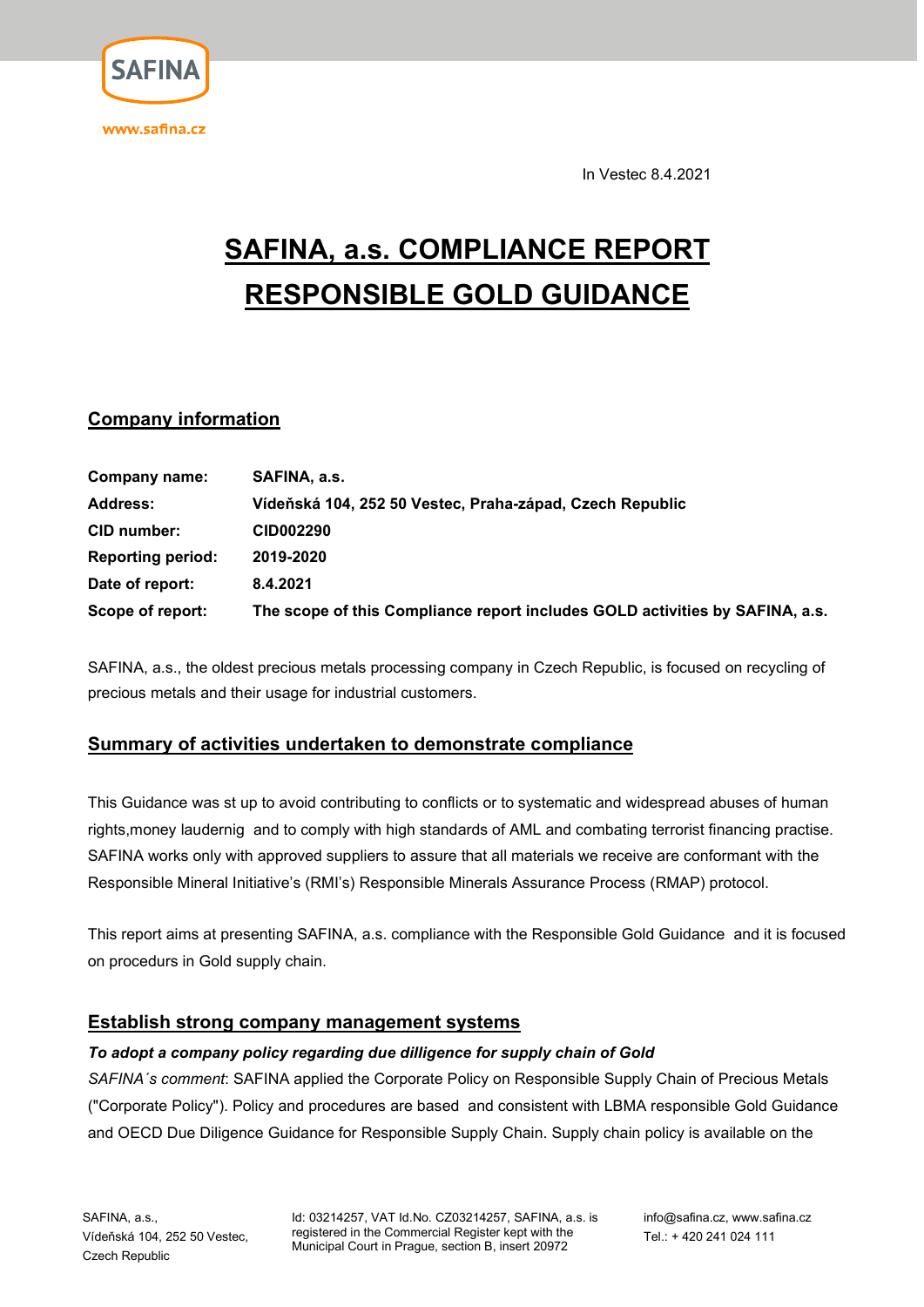

#### www.safina.cz

SAFINA´s website: www.safina.cz/compliance-policy. Supply chain policy was updated in 2021 to reflect requirements of EU regulation no. 2017/817

#### To set up internal management structure to support supply chain due diligence

SAFINA's comment: SAFINA has established strong internal management system of due diligence, controls and transparency over gold supply chain with dedicated Corporate Compliance officer and executive responsible for due diligence and conflict mineral reporting.

# To establish strong internal system of due diligence, controls and transparency over gold supply chains, including traceability and identification of other supply chain actors

SAFINA's comment: SAFINA has established a strong process of suppliers evaluation that is carried out before the start fo any relationship of periodically in case of long lasting cooperation. SAFINA has robust raw materials supply management system, Prior processing of materials PM, responsible employees obtain data from IT system MS NAV (for each delivery we are collecting and recording name of supplier, delivery date, type of material, expected PM content). All Gold transactions are monitored and recorded into the system and specific lot is always given unique number. Moreover our system is enabling traceability and reviewing of "material – flow" and identification of all suppiers and material within the whole refining and manufacturing process.

#### Training as a part of our system

Employees (involved in Gold handling and processing) are being trained regularly on a yearly basis.During the annual training SAFINA´s employees are trained to participate in the risk identification .

# To strengthen company engagement with gold-supplying counterparties and, where possible, assisted gold-supplying counterparties in building due diligence capacities?

SAFINA's comment: SAFINA has strengthened interaction with the counterparties of the gold supply chain and set up process where supplier are obligated to warrant that material does not contain any conflict minerals as defined in the OECD Due Diligence Guidance for Responsible Supply Chains of Minerals from Conflict-Affected and High-Risk Areas, will be delivered in compliance with all applicable laws, including all relevant sanctions and export controls, and is not from a source which has financed conflict or terrorism, participated in abuse of human rights or money laundering. To minimize risks of money laundering, cash operation are limited to 25 000 CZK (equivalent to 1 000 EUR), other payments to be realised via bank transfer. For new Gold suppliers the KYC- form is being sent prior to beginning any business relationship.

# To establish a company-wide communication mechanism to promote broad employee participation and risk identification to management

SAFINA's comment: SAFINA has set up Code of Ethics which communicates company main values and principles. SAFNA, a,s. has created a functional e-mail address responsiblegold@safina.cz and telephone

SAFINA, a.s., Vídeňská 104, 252 50 Vestec, Czech Republic

Id: 03214257, VAT Id.No. CZ03214257, SAFINA, a.s. is registered in the Commercial Register kept with the Municipal Court in Prague, section B, insert 20972

 info@safina.cz, www.safina.cz Tel.: + 420 241 024 111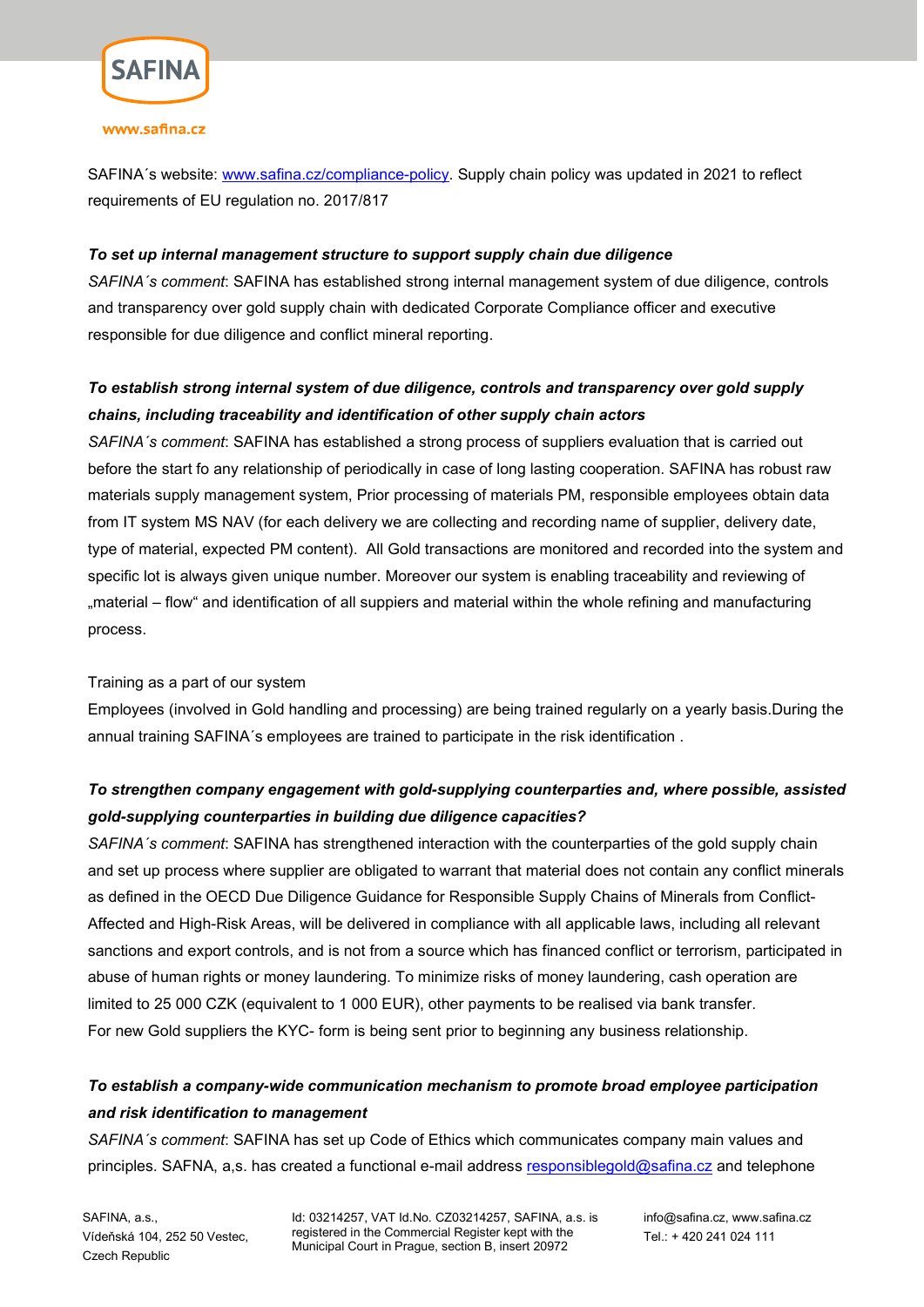

#### www.safina.cz

number +420 241 024 465 for external counterparties to contact any reason related to supply chain due dilligence.

At the same time SAFINA encourages its employees to voice any concerns and address any question concerning GOLD supply can, using dedicatel e-mail address: responsiblegold@safina.cz Information is sent directly to the Compliance Officer who is entiteled to take necessary action.

## Identify and assess risks in the supply chain

#### To identify a risk in the GOLD supply chain

SAFINA's comment: Recycled GODL bearing materials and metal by-product originated mainly in Europe are our key business. SAFINA assigns level of risk to each source based on the risk identification criteria. This process is mandatory requirement for initiation of cooration with all counterparties or periodical in case of long lasting cooperation.

SAFINA, a.s. perfomed risk identification and red flag check on the information collected during initial check. Any identified evidence of red flag criteria means that SAFINA relationship with supplier will be immediatelly stopped.

#### To assess risks in light of the standards of their supply chain due diligence system

SAFINA´s comment: SAFINA assesses risks of GOLD supply chain members in accordance with the standards of its due diligence system. The due diligence process includes all GOLD bearing materials. Procedures aimed at identifing risks in the supply chain against foreign suppliers have been carried out. The requirements contain provisions regarding assessment of risks associated with suppliers as well as measures to identify suspicious transactions and reporting of those to the authorities for further decision. The monitoring of operations (transactions) of counterparties is performed by the SAFINA constantly. SAFINA does not work with suppliers with the high risk level.

#### To report the results of risk assessment to Senior Management?

SAFINA's comment: Executive officer who was appointed assesses the potential risks and Company Compliance officer verify the assessment for every GOLD supplier prior engaging in a business relationship.

## Design and implement a management strategy to respond to identified risks

To devise a strategy for risk management of an identified risk by either (i) mitigation of the risk while continuing trade, (ii) mitigation of the risk while suspending trade or (iii) disengagement from the risk? SAFINA´s comment: SAFINA´s set up system of risks assessment of GOLD bearing material, including risk identification process as well as procedures of cancellation of cooperation with suppliers in case of risk is disclosed. In addition identified risks identified by any employee (or third party) are carefully assessed in order to decide on necessary action.